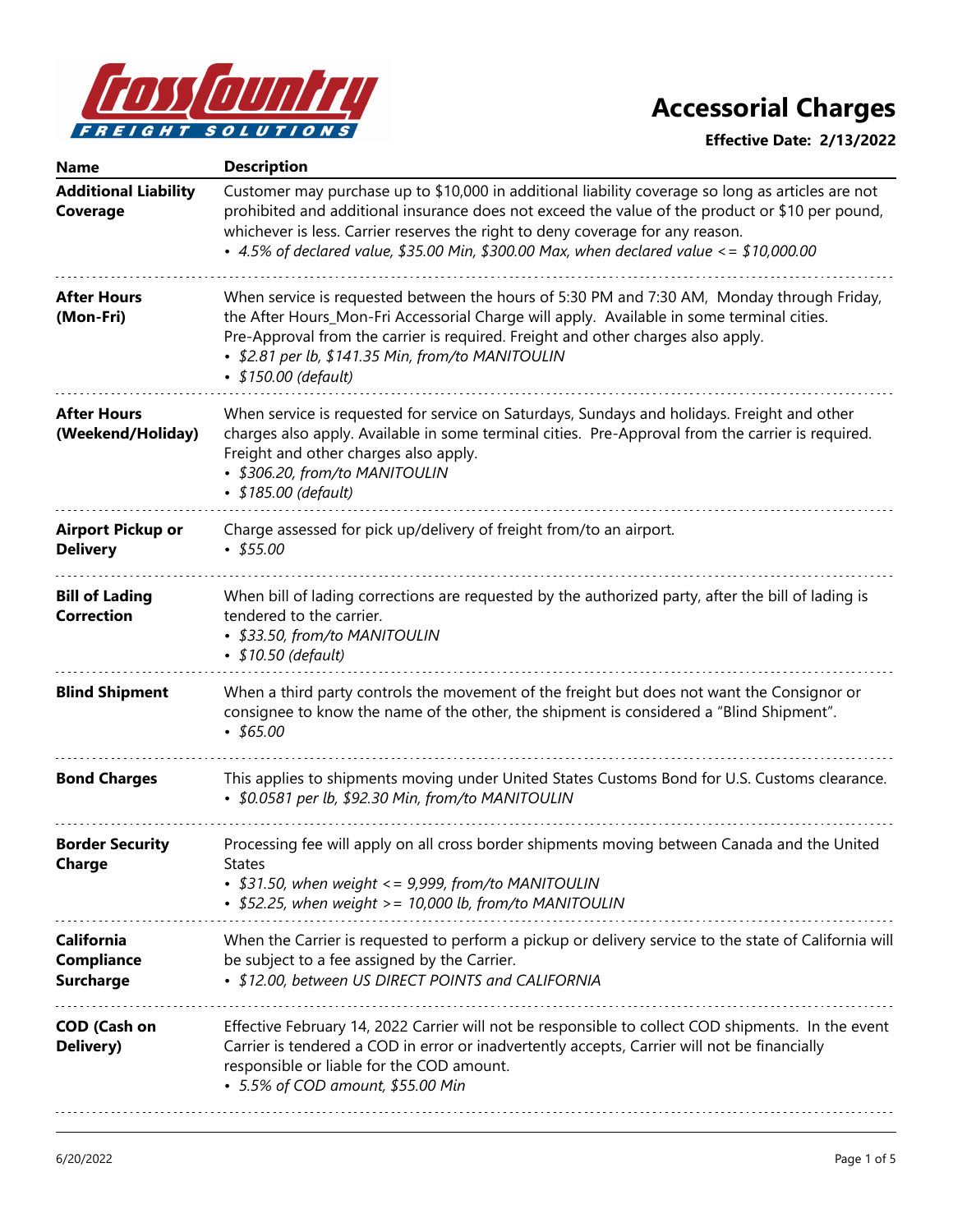

| <b>Name</b>                                              | <b>Description</b>                                                                                                                                                                                                                                                                                                                                                               |
|----------------------------------------------------------|----------------------------------------------------------------------------------------------------------------------------------------------------------------------------------------------------------------------------------------------------------------------------------------------------------------------------------------------------------------------------------|
| <b>Credit Card</b><br><b>Processing Fee</b>              | Charge assessed for each transaction that the carrier is requested to process a payment for a<br>shipment(s) or invoice(s) with a credit card.                                                                                                                                                                                                                                   |
|                                                          | • 4% of total charges processed on a credit card transaction                                                                                                                                                                                                                                                                                                                     |
| <b>Cross-Dock Fee</b>                                    | When Carrier is asked to unload and/or reload freight. Fee applies only when Carrier is NOT<br>providing either the pick up, delivery, or line haul service.<br>• \$0.0264 per lb, \$79.60 Min, \$335.85 Max, from/to MANITOULIN<br>• \$0.055 per lb, \$55.00 Min (default)                                                                                                      |
| <b>DC or Food</b><br>Warehouse<br><b>Pickup/Delivery</b> | Shipment picked up or delivered to a Retail Distribution Center or Food Warehouse.<br>• \$0.055 per lb, \$100.00 Min                                                                                                                                                                                                                                                             |
| <b>Debris Removal</b>                                    | When packaging material is removed from a customer site at the request of the customer.<br>$\cdot$ \$55.00                                                                                                                                                                                                                                                                       |
| <b>Delivery on Arrival</b>                               | A shipment that requires delivery as soon as Carrier receives it.<br>$\cdot$ \$78.75                                                                                                                                                                                                                                                                                             |
| <b>Detention (With</b><br>Power)                         | When the Carrier is delayed by the Consignor or Consignee for loading or unloading. Detention<br>charges will begin upon the expiration of the applicable free time allowed, and will end when the<br>vehicle is loaded or unloaded and available for movement. Accessorial is charged for every 15<br>minutes beyond the first 30 minutes.<br>• \$26.25 per 15 min after 30 min |
| <b>Detention (Without</b><br>Power)                      | When the Carrier is delayed by the Consignor or Consignee for loading or unloading. Detention<br>charges will begin upon the expiration of the applicable free time allowed, and will end when the<br>vehicle is loaded or unloaded and available for movement.<br>• \$198.85, from/to MANITOULIN<br>• \$105.00 per day after 1 day (default)                                    |
| <b>Extra Labor</b>                                       | Charged when manpower, aside from a pick up or delivery driver (who is performing only pick up<br>or delivery functions) is requested by the Consignor or Consignee to perform service. If the extra<br>labor is required to drive a vehicle to the place of service, the Extra Labor Miles accessorial will<br>also apply.<br>• \$65.00 per hour, \$65.00 minimum               |
| <b>Extra Labor Miles</b>                                 | Applies when extra labor is required to drive a vehicle to the place of service. Charge does not<br>include labor. Extra Labor shall apply in addition to this charge.<br>• \$0.70 per mi, \$35.00 Min                                                                                                                                                                           |
|                                                          |                                                                                                                                                                                                                                                                                                                                                                                  |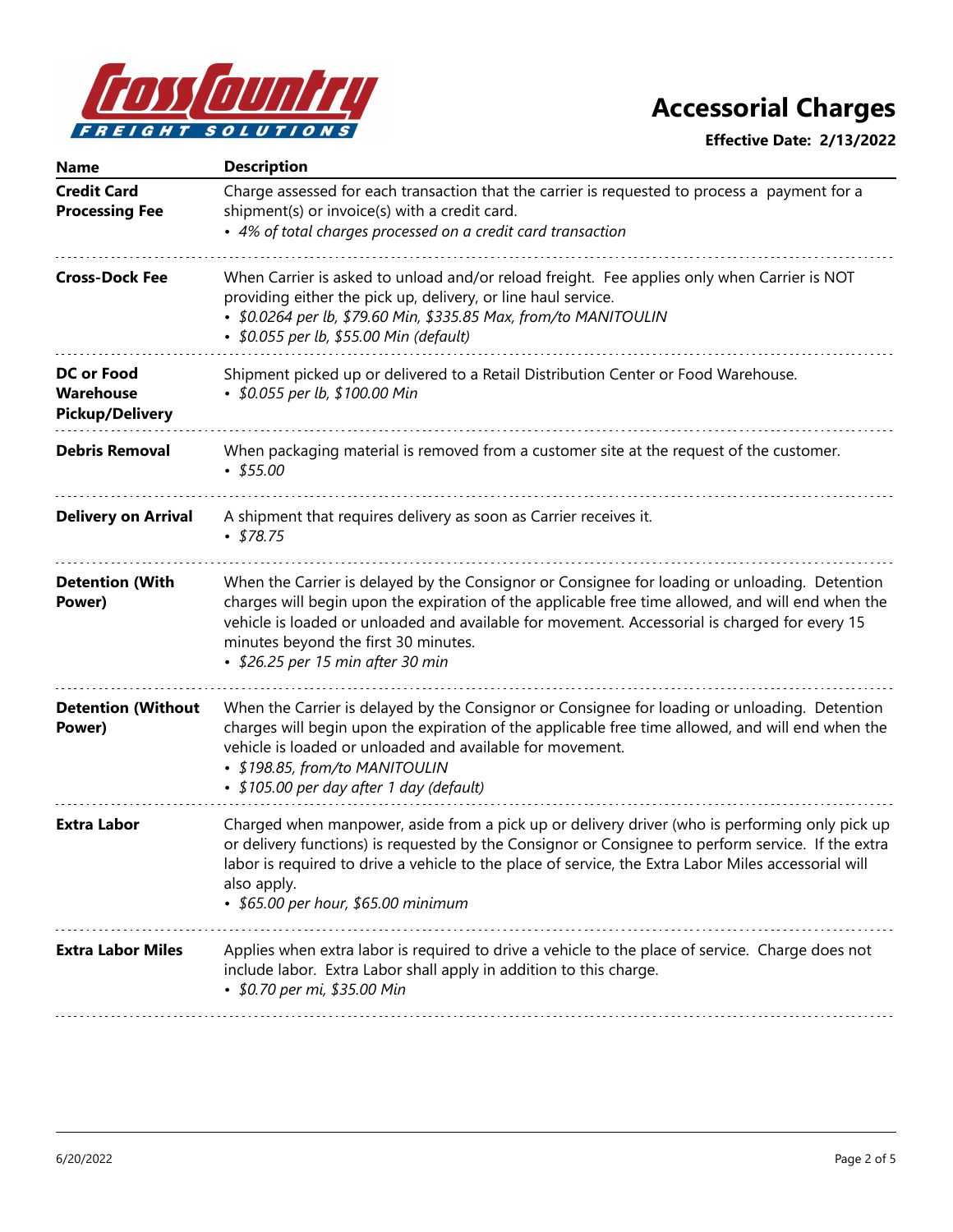

| <b>Name</b>                                          | <b>Description</b>                                                                                                                                                                                                                                                                                                                                                                                                                                                                                                                                          |
|------------------------------------------------------|-------------------------------------------------------------------------------------------------------------------------------------------------------------------------------------------------------------------------------------------------------------------------------------------------------------------------------------------------------------------------------------------------------------------------------------------------------------------------------------------------------------------------------------------------------------|
| <b>Extreme Length -</b><br>8'/12'/16'/20'/24'        | Charged for each handling units equal to or greater than 8' in length AND exceeding 75 pounds<br>OR 32 inches in girth (distance measured around the width and height of the shipment).<br>• \$173.15, when length >= 10 ft, from/to MANITOULIN<br>• \$75.00, when length between 8 ft and 11.99 ft<br>· \$125.00, when length between 12 ft and 15.99 ft<br>· \$175.00, when length between 16 ft and 19.99 ft<br>• \$300.00, when length between 20 ft and 23.99 ft<br>• \$500.00 min, when length > 24 ft, an additional \$50 per linear foot thereafter |
| <b>Glass</b>                                         | Applies to any freight that contains glass, such as windshields, glassware, etc.<br>$•$ \$6.00                                                                                                                                                                                                                                                                                                                                                                                                                                                              |
| <b>Hazardous Materials</b>                           | (Hazmat) Materials that pose a risk to the health and safety of the public. Special labeling and<br>handling are required.<br>• \$43.30, from/to MANITOULIN<br>• \$25.00 (default)                                                                                                                                                                                                                                                                                                                                                                          |
| <b>High Cost - Deliver</b><br><b>Remote Location</b> | When the carrier is requested to perform a delivery service in a city designated as a High Cost<br>location, a fee will be assessed.<br>See Service Directory for rates                                                                                                                                                                                                                                                                                                                                                                                     |
| <b>High Cost - Pickup</b><br><b>Remote Location</b>  | When the carrier is requested to perform a pickup service in a city designated as a High Cost<br>location, a fee will be assessed.<br>See Service Directory for rates                                                                                                                                                                                                                                                                                                                                                                                       |
| <b>Homeland Security</b>                             | Charge assessed for shipments destined to be transported via commercial air service.<br>$\cdot$ \$100.00                                                                                                                                                                                                                                                                                                                                                                                                                                                    |
| Inside Pick-up or<br><b>Delivery</b>                 | Shipments that are picked up or delivered to locations other than a dock and require the driver to<br>deliver shipment to a location not immediately adjacent to the delivery vehicle.<br>• \$0.0581 per lb, \$34.50 Min, \$275.15 Max, from/to MANITOULIN<br>• \$0.055 per lb, \$55.00 Min, \$500.00 Max (default)                                                                                                                                                                                                                                         |
| Las Vegas, NV<br><b>Limited Access</b>               | All shipments origination or destined to a location identified as a Convention Center and/or<br>Warehouse, Exposition Center and/or Warehouse, or Casino located in Las Vegas, NV.<br>• \$0.10 per lb, \$150.00 Min, between US DIRECT POINTS and LAS VEGAS                                                                                                                                                                                                                                                                                                 |
| Liftgate                                             | Mechanical equipment used when a customer does not have a dock and the freight cannot be<br>safely loaded or unloaded by the driver alone.<br>• \$72.55, from/to MANITOULIN<br>• \$0.055 per lb, \$55.00 Min, \$250.00 Max (default)                                                                                                                                                                                                                                                                                                                        |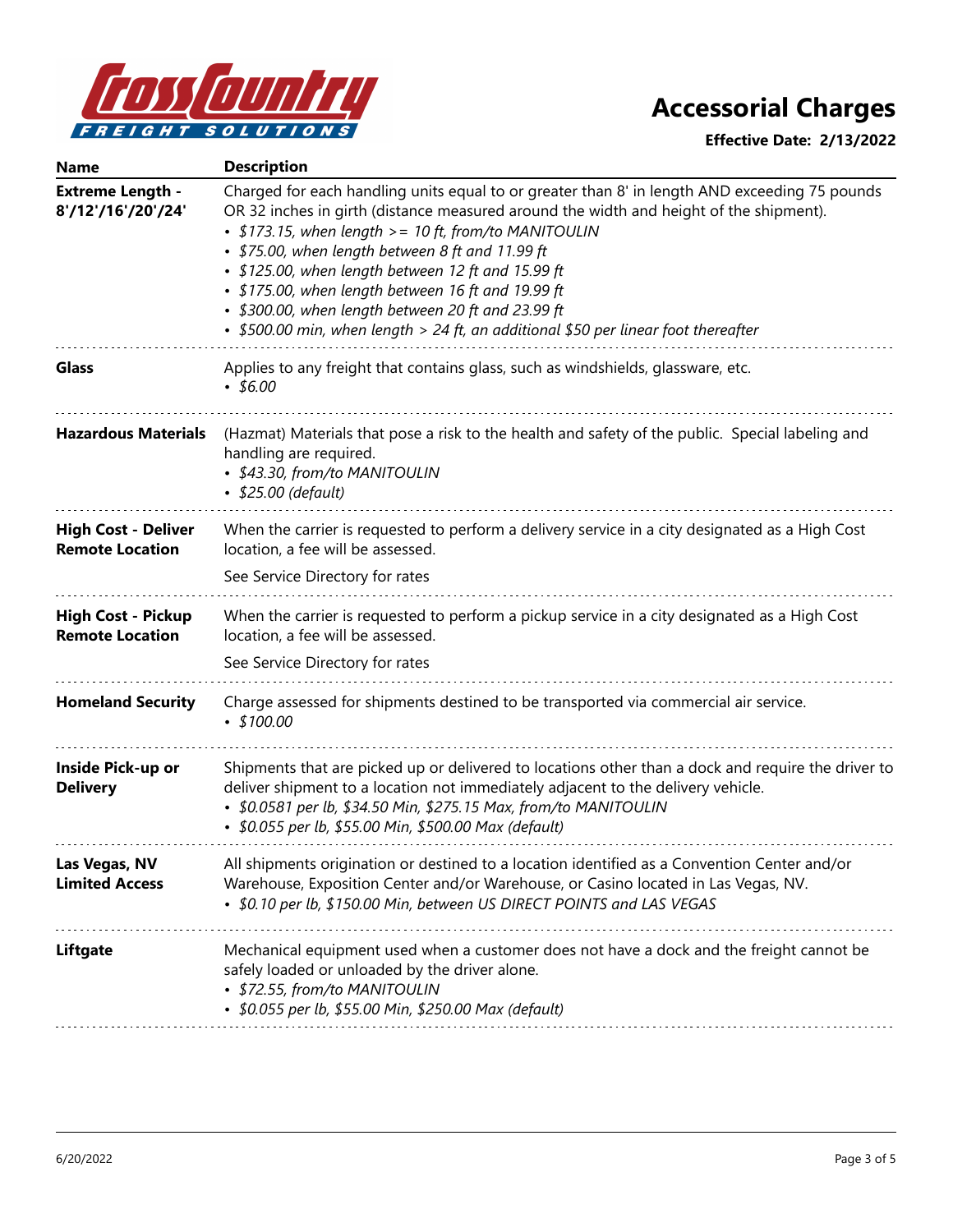

| <b>Name</b>                                    | <b>Description</b>                                                                                                                                                                                                                                                                                                                                                                                                                                                                                                |
|------------------------------------------------|-------------------------------------------------------------------------------------------------------------------------------------------------------------------------------------------------------------------------------------------------------------------------------------------------------------------------------------------------------------------------------------------------------------------------------------------------------------------------------------------------------------------|
| <b>Limited Access</b>                          | When pickup or delivery service is provided at a commercial establishment – not open to the<br>public, school, church, camp, construction site, country club, convention center, estate, fair or<br>carnival, farm, mini-storage warehouse, storage unit, rectory, convent, prison, detention center,<br>military base, oil fields or other such facilities on the premises. See rules tariff for additional<br>detail.<br>• \$62.80, from/to MANITOULIN<br>• \$0.055 per lb, \$55.00 Min, \$250.00 Max (default) |
| <b>Lumper Service</b><br><b>Admin Fee</b>      | When Carrier hires a third party lumper service for purposes of unloading freight at a consignee<br>location, a lumper service fee will apply. An administration fee that is intended to cover the cost of<br>the labor and the fees associated with coordinating the third party lumper service will also apply.<br>$\cdot$ \$10.00                                                                                                                                                                              |
| <b>Multiple Attempts -</b><br><b>Delivery</b>  | When freight is unable to be delivered, this charge will be assessed for each attempt.<br>• \$0.0648 per lb, \$79.60 Min, \$283.90 Max, from/to MANITOULIN<br>• \$0.055 per lb, \$55.00 Min, \$1,500.00 Max (default)                                                                                                                                                                                                                                                                                             |
| <b>Multiple Attempts -</b><br>Pick up          | When freight is unable to be picked up, this charge will be assessed for each attempt.<br>• \$0.0588 per lb, \$72.35 Min, \$258.00 Max, from/to MANITOULIN<br>• \$55.00 (default)                                                                                                                                                                                                                                                                                                                                 |
| <b>New Mexico Gross</b><br><b>Receipts Tax</b> | New Mexico Gross Receipts Tax for any shipment shipped within the state of New Mexico<br>• 8% of total freight charge, between NEW MEXICO and NEW MEXICO                                                                                                                                                                                                                                                                                                                                                          |
| Notification /<br><b>Appointment</b>           | Anytime Carrier must call to schedule an appointment for pick-up or delivery.<br>• \$50.50, from/to MANITOULIN<br>• \$18.00 (default)                                                                                                                                                                                                                                                                                                                                                                             |
| <b>Packing Charge</b>                          | When Consignor or Consignee requests Carrier to package or palletize freight for transporation,<br>the Packaging Accessorial Charge shall apply. Supplies are not included in the charge.<br>• \$65.00 per hour, \$35.00 minimum                                                                                                                                                                                                                                                                                  |
| <b>Pallet</b>                                  | When Carrier provides a pallet at the request of the Shipper.<br>$\cdot$ \$10.00                                                                                                                                                                                                                                                                                                                                                                                                                                  |
| <b>Pallet Jack</b>                             | When Carrier is required to provide a pallet jack for movement of shipment.<br>$\cdot$ \$15.00                                                                                                                                                                                                                                                                                                                                                                                                                    |
| Photos taken per<br>customer request           | When a customer requests photographs to be taken for a shipment when photographs would not<br>typically be required. This charge does not apply to any photographs taken as part of a standard<br>carrier policy or procedure. Service is available in select terminal cities only. Charges are<br>assessed at the carrier's discretion.<br>$\cdot$ \$20.00                                                                                                                                                       |